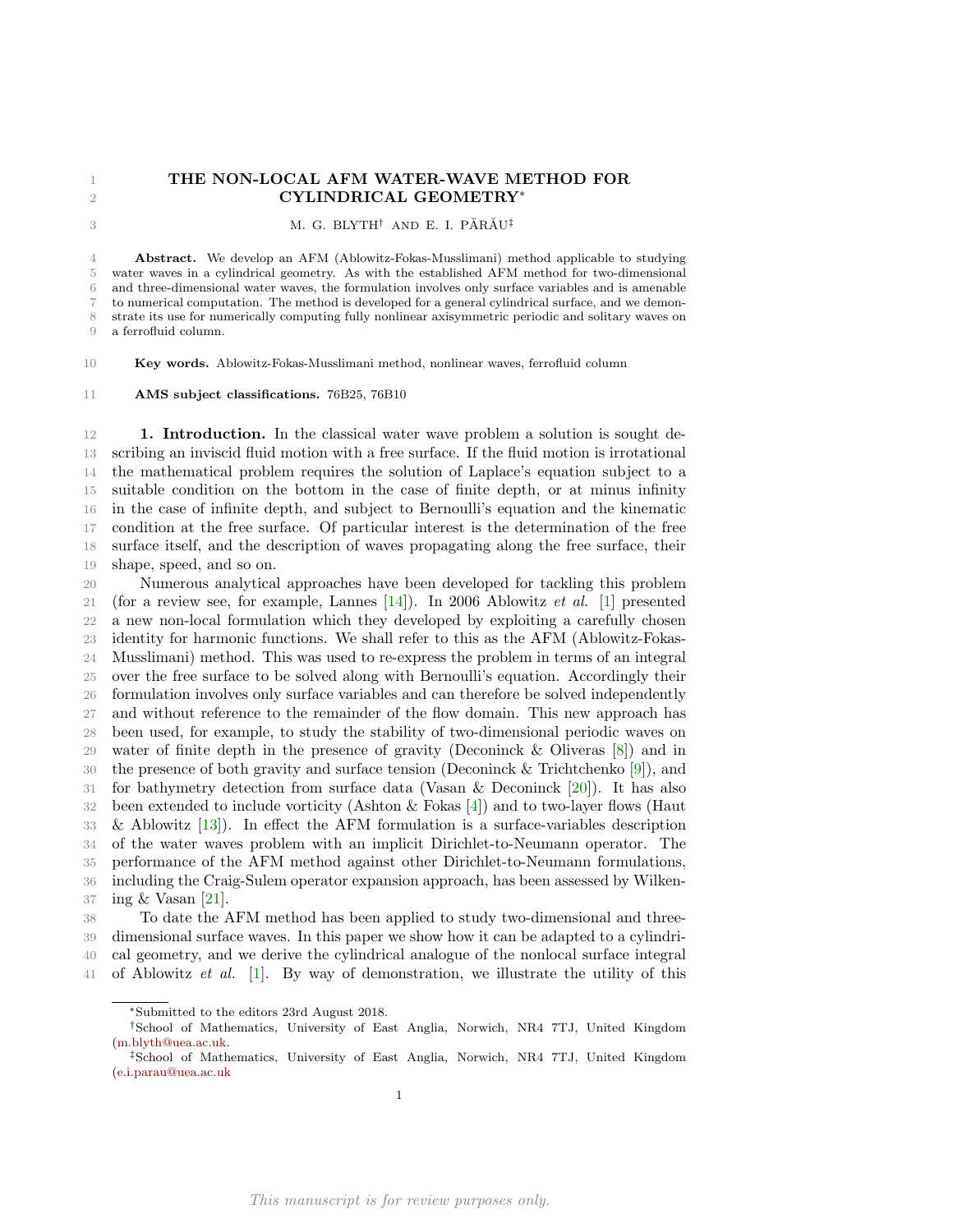

FIG. 1. Sketch of the periodic flow geometry. The domain  $\Omega$  occupies one wavelength  $-L \leq$  $x \leq L$  with  $b \leq r \leq S(x, \theta, t)$ .

 formulation for numerically computing fully nonlinear, axisymmetric periodic waves and solitary waves on a liquid column. Periodic axisymmetric waves on a cylindrical liquid jet have previously been computed by Vanden-Broeck et al. [\[19\]](#page-10-8) using a fi- nite difference method. While a cylindrical column will normally tend to disintegrate into droplets by virtue of the well-known Rayleigh-Plateau instability, if the liquid in question is a ferrofluid, which is essentially a stable suspension of tiny magnetize- able particles (e.g. Rosensweig [\[16\]](#page-10-9)), the Rayleigh-Plateau instability can be resisted and the column fully stabilised when it is subjected to an azimuthal magnetic field (Arkhipenko & Barkov [\[3\]](#page-10-10)). Such a field can be generated by placing an electric current-carrying wire or metal rod along the axis of the column. Nonlinear waves on the surface of a ferrofluid column stabilised in this way have previously been studied by Bashtovoi et al. [\[5\]](#page-10-11) and Rannacher & Engel [\[15\]](#page-10-12) using a weakly-nonlinear model equation of KdV type. Experiments confirming the possibility of periodic waves and solitary waves were performed by Bourdin *et al.* [\[7\]](#page-10-13). Fully nonlinear solitary wave so-56 lutions were computed by Blyth & Părău [\[6\]](#page-10-14). We emphasise that it is not our intention here to further the study of this physical phenomenon per se, rather to demonstrate the efficacy of the cylindrical AFM formulation for computing such waves.

<span id="page-1-0"></span> 2. Equations of motion. We consider a generally unsteady inviscid, incom-60 pressible and irrotational axisymmetric fluid motion with velocity  $u = \nabla \phi$ , where  $\phi(x, r, \theta, t)$  is the velocity potential with cylindrical polar coordinates  $(r, \theta)$  and time t. The velocity potential satisfies Laplace's equation

$$
63 \quad (2.1) \qquad \qquad \nabla^2 \phi = 0,
$$

64 in the fluid domain  $\Omega$ , which we take to be cylindrical, occupying the region  $b \leq$ 65  $r \leq S(x,\theta,t)$ ,  $-L \leq x \leq L$ ,  $0 \leq \theta \leq 2\pi$  for some given constants  $L > 0$  and  $66 \t b > 0$ . The boundary  $r = b$  is assumed to be a solid surface, and the boundary at 67  $r = S(x, \theta, t)$  is assumed to be a free surface whose particular form is to be determined 68 as part of the solution to the problem. With a view to later computing travelling wave 69 solutions we henceforth adopt periodic boundary conditions at the domain ends  $x =$  $70 \pm L$ . Solitary wave solutions can be computed within this framework by considering 71  $L$  to be sufficiently large.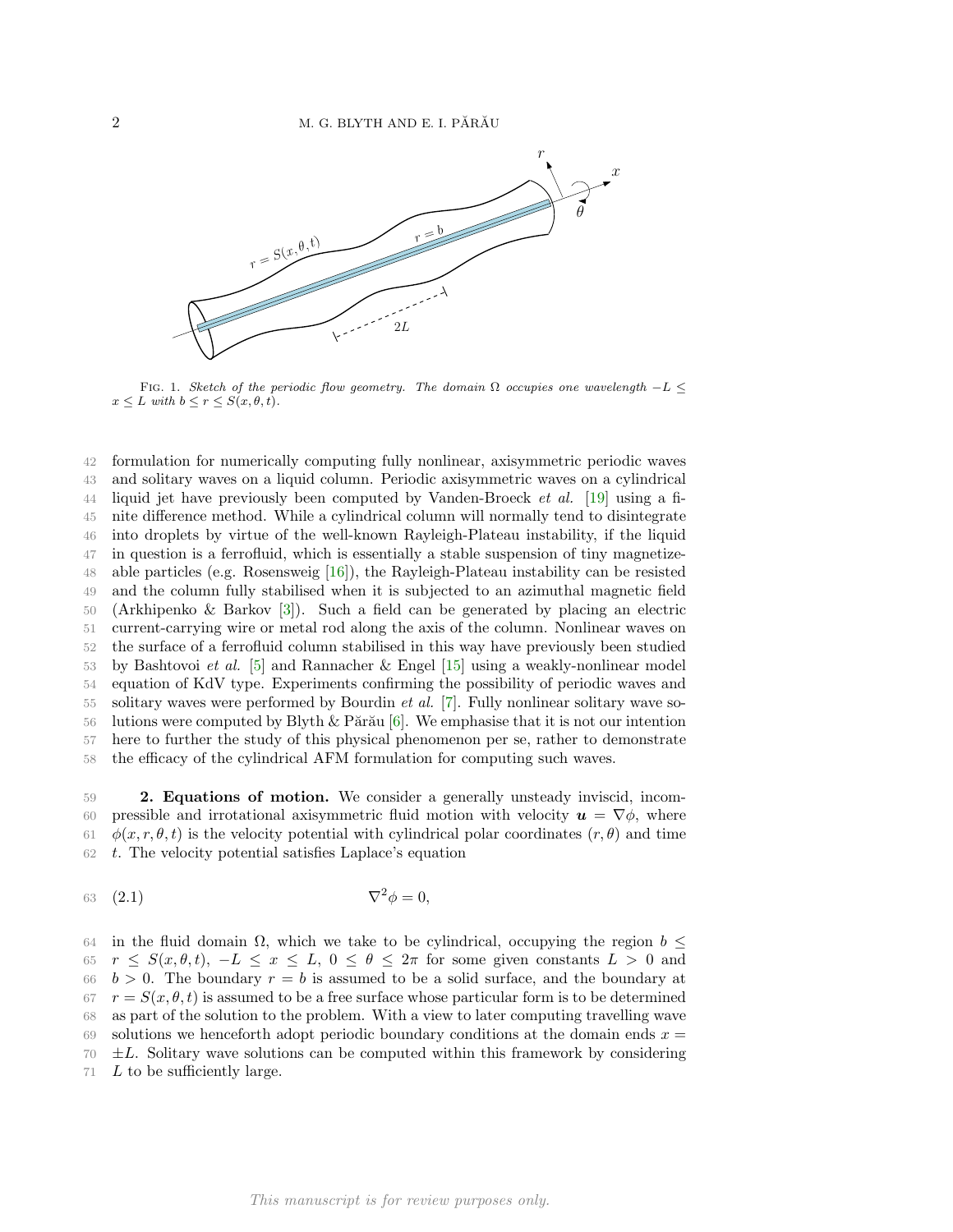72 Bernoulli's equation holds at the free surface so that

<span id="page-2-4"></span>73 (2.2) 
$$
\phi_t + \frac{1}{2} \left( \phi_x^2 + \phi_r^2 + \frac{1}{r^2} \phi_\theta^2 \right) + \frac{\gamma \kappa}{\rho} - V = \mathcal{E}(t),
$$

74 at  $r = S$ , where  $\gamma$  is the surface tension at the free surface,  $\kappa$  is the curvature of the 75 free surface,  $\rho$  is the fluid density, V represents a potential field associated with one 76 or more body forces per unit mass that are influencing the fluid motion, and  $\mathcal{E}(t)$ 77 is the Bernoulli constant. The kinematic condition at the free surface requires that 78  $D(r - S)/Dt = 0$ , where  $D/Dt$  is the material derivative, which yields the condition

<span id="page-2-3"></span>79 (2.3) 
$$
S_t + \phi_x S_x + \phi_\theta \frac{S_\theta}{S^2} = \phi_r
$$

80 on  $r = S$ . On the solid boundary we enforce the impermeability condition  $\phi_r = 0$  at 81  $r = b$ .

82 Our goal is to reformulate the problem in terms of free surface variables only. 83 Following the approach of Ablowitz  $et$  al. [\[1\]](#page-10-1), we start by noting that, if two functions 84  $\phi(x, r, \theta, t)$  and  $\psi(x, r, \theta, t)$  both satisfy Laplace's equation, then it is the case that

85 
$$
\partial_r(\phi_x \psi_r + \psi_x \phi_r) + \frac{(\phi_x \psi_r + \psi_x \phi_r)}{r} + \frac{1}{r} \partial_\theta \left( \phi_x \frac{\psi_\theta}{r} + \psi_x \frac{\phi_\theta}{r} \right)
$$
  
86 (2.4) 
$$
+ \partial_x \left( \phi_x \psi_x - \phi_r \psi_r - \frac{1}{r^2} \phi_\theta \psi_\theta \right) = 0
$$

<span id="page-2-0"></span>
$$
87
$$
\n
$$
88
$$
\nas can be readily checked by expanding the brackets. The identity (2.4) is in divergence

89 form which motivates us to introduce the intermediary vector field

90 (2.5) 
$$
\mathbf{a} = \left(\phi_x \psi_x - \phi_r \psi_r - \frac{1}{r^2} \phi_\theta \psi_\theta\right) \mathbf{e}_x + \left(\phi_x \psi_r + \psi_x \phi_r\right) \mathbf{e}_r + \left(\phi_x \frac{\psi_\theta}{r} + \psi_x \frac{\phi_\theta}{r}\right) \mathbf{e}_\theta,
$$

91 where  $e_x$ ,  $e_r$ , and  $e_\theta$  are the unit vectors in the x, r, and  $\theta$  directions respectively. 92 Choosing  $\phi$  to be the velocity potential and applying the divergence theorem to the 93 vector field **a** over the domain  $\Omega$  we obtain

<span id="page-2-2"></span>94 
$$
\int_0^{2\pi} \int_{-L}^L S\left[ (\phi_x \psi_r + \psi_x \phi_r) - S_x \left( \phi_x \psi_x - \phi_r \psi_r - \frac{1}{S^2} \phi_\theta \psi_\theta \right) - \frac{S_\theta}{S^2} (\phi_x \psi_\theta + \psi_x \phi_\theta) \right]_{r=S} dx d\theta - b \int_0^{2\pi} \int_{-L}^L [\phi_x \psi_r]_{r=b} dx d\theta = 0,
$$

97 where we have enforced the impermeability condition at  $r = b$ . 98 Inspired by Ablowitz *et al.* [\[1\]](#page-10-1), we now choose for  $\psi$  the particular solution of

<span id="page-2-1"></span>99 Laplace's equation

$$
\psi = e^{i(kx + m\theta)}F(r)
$$

101 with

102 (2.8) 
$$
F(r) = [kbK_{m+1}(kb) - mK_m(kb)]I_m(kr) + [kbI_{m+1}(kb) + mI_m(kb)]K_m(kr),
$$

- 103 where  $I_m$ ,  $K_m$  are modified Bessel functions of the first and second kind (e.g. Abramowitz
- 104 & Stegun [\[2\]](#page-10-15)), m is a non-negative integer, and  $k = n\pi/L$  for integer  $n = \pm 1, \pm 2, \cdots$ .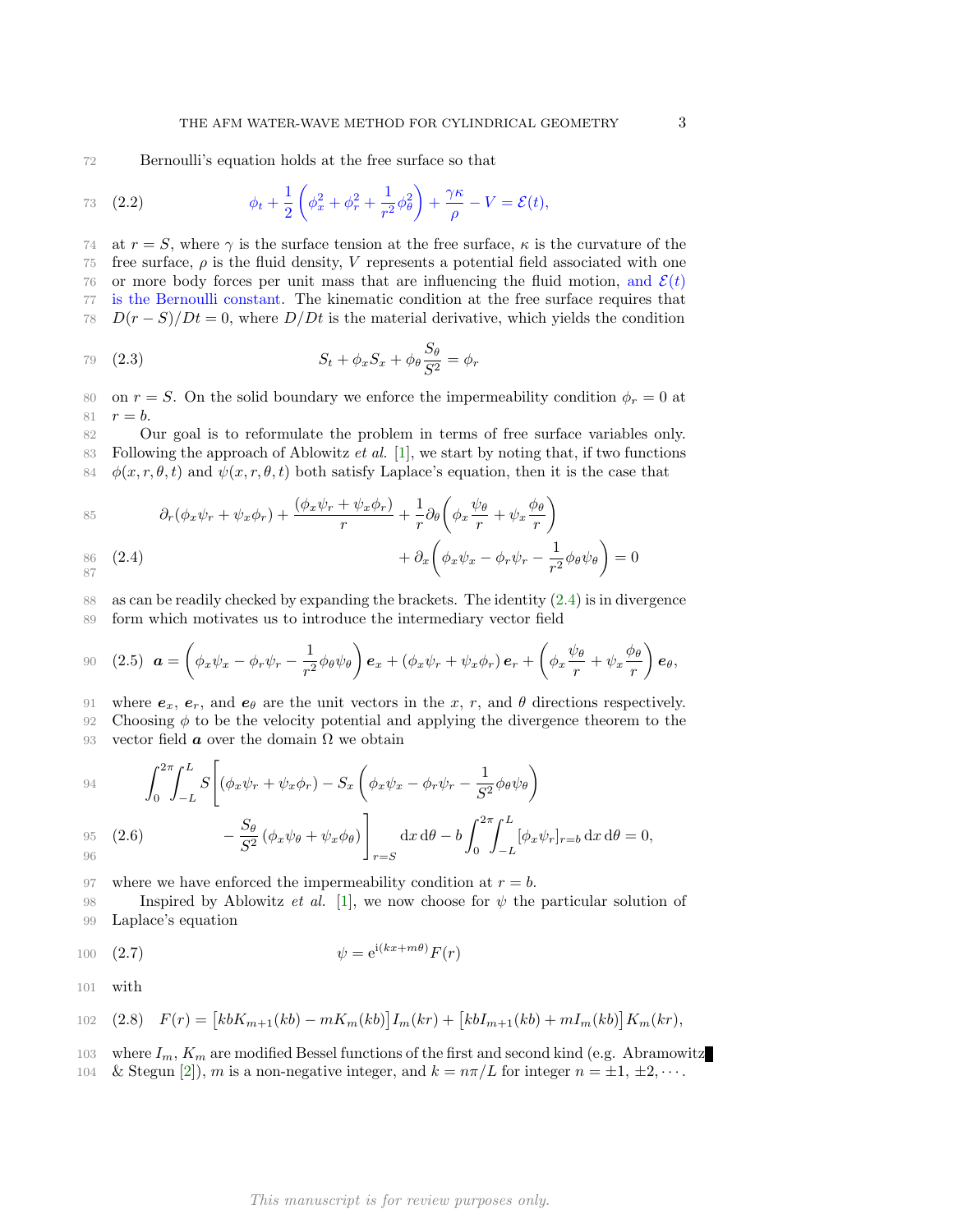105 We note that the particular form [\(2.7\)](#page-2-1) has been devised so that the second integral 106 in  $(2.6)$  vanishes identically.

107 Keeping in mind our objective of determining a set of equations of motion in terms 108 of free surface variables only, we introduce the surface potential function  $q(x, \theta, t) \equiv$ 109  $\phi(x, S, \theta, t)$ . By straightforward differentiation

110 (2.9) 
$$
q_x = \phi_x + S_x \phi_r, \qquad q_\theta = \phi_\theta + S_\theta \phi_r, \qquad q_t = \phi_t + S_t \phi_r,
$$

111 where the terms on the right hand sides are evaluated at the surface  $r = S$ . Utilising 112 these relations together with the kinematic condition [\(2.3\)](#page-2-3), and assuming [\(2.7\)](#page-2-1), the

113 integral expression [\(2.6\)](#page-2-2) becomes

<span id="page-3-0"></span>
$$
114 \quad (2.10) \quad \int_0^{2\pi} \int_{-L}^L S\Big[ iF(S)\Big(kS_t + \frac{m}{S^2}(q_xS_\theta - q_\theta S_x)\Big) + q_x F'(S) \Big] e^{i(kx + m\theta)} dx d\theta = 0.
$$

116 Equation [\(2.10\)](#page-3-0) represents the central equation of motion and it is expressed purely 117 in terms of surface variables. It is the cylindrical analogue of equation (I) in Ablowitz 118 et al. [\[1\]](#page-10-1).

119 At this point in the interest of simplicity we specialise to axisymmetry and assume 120 from here on that all variables are independent of  $\theta$ . The particular solution [\(2.7\)](#page-2-1) 121 reduces to

<span id="page-3-1"></span>122 (2.11) 
$$
\psi = kb \Big( K_1(kb)I_0(kr) + I_1(kb)K_0(kr) \Big) e^{ikx},
$$

123 and the central equation [\(2.10\)](#page-3-0) simplifies to its axisymmetric form

<span id="page-3-2"></span>
$$
124 \int_{-L}^{L} kS \Big[ iS_t \Big( K_1(kb)I_0(kS) + I_1(kb)K_0(kS) \Big) + q_x \Big( K_1(kb)I_1(kS) - I_1(kb)K_1(kS) \Big) \Big] e^{ikx} dx = 0.
$$

127 Following Wilkening & Vasan [\[21\]](#page-10-7) we may write this as

<span id="page-3-4"></span>128 
$$
\int_{-L}^{L} e^{ikx} S(K_1(kb)I_0(kS) + I_1(kb)K_0(kS)) \mathcal{N}(x) dx
$$
  
\n129 (2.13) 
$$
= \int_{-L}^{L} i e^{ikx} S(K_1(kb)I_1(kS) - I_1(kb)K_1(kS)) \partial_x \mathcal{D}(x) dx,
$$

131 where  $\mathscr{D}(x) \equiv q(x)$  is the Dirichlet surface data, and  $\mathcal{N}(x) \equiv S_t$  is the Neumann surface data. As was pointed out by Wilkening & Vasan [\[21\]](#page-10-7) this implicitly assumes that it is possible to connect the Dirichlet and Neumann data via an infinite series expansion in terms of the basis functions [\(2.11\)](#page-3-1); for the two-dimensional case see equations (2.5), (2.6) of [\[21\]](#page-10-7).

136 Written in terms of the surface variables, the axisymmetric form of Bernoulli's 137 equation  $(2.2)$  is given by

<span id="page-3-3"></span>138 (2.14) 
$$
q_t + \frac{1}{2}q_x^2 - \frac{1}{2}\frac{(S_t + S_x q_x)^2}{1 + S_x^2} + \frac{\gamma \kappa}{\rho} - V = \mathcal{E}(t).
$$

139 Equations [\(2.12\)](#page-3-2) and [\(2.14\)](#page-3-3) constitute the equations of motion for the problem ex-

140 pressed in terms of surface variables only.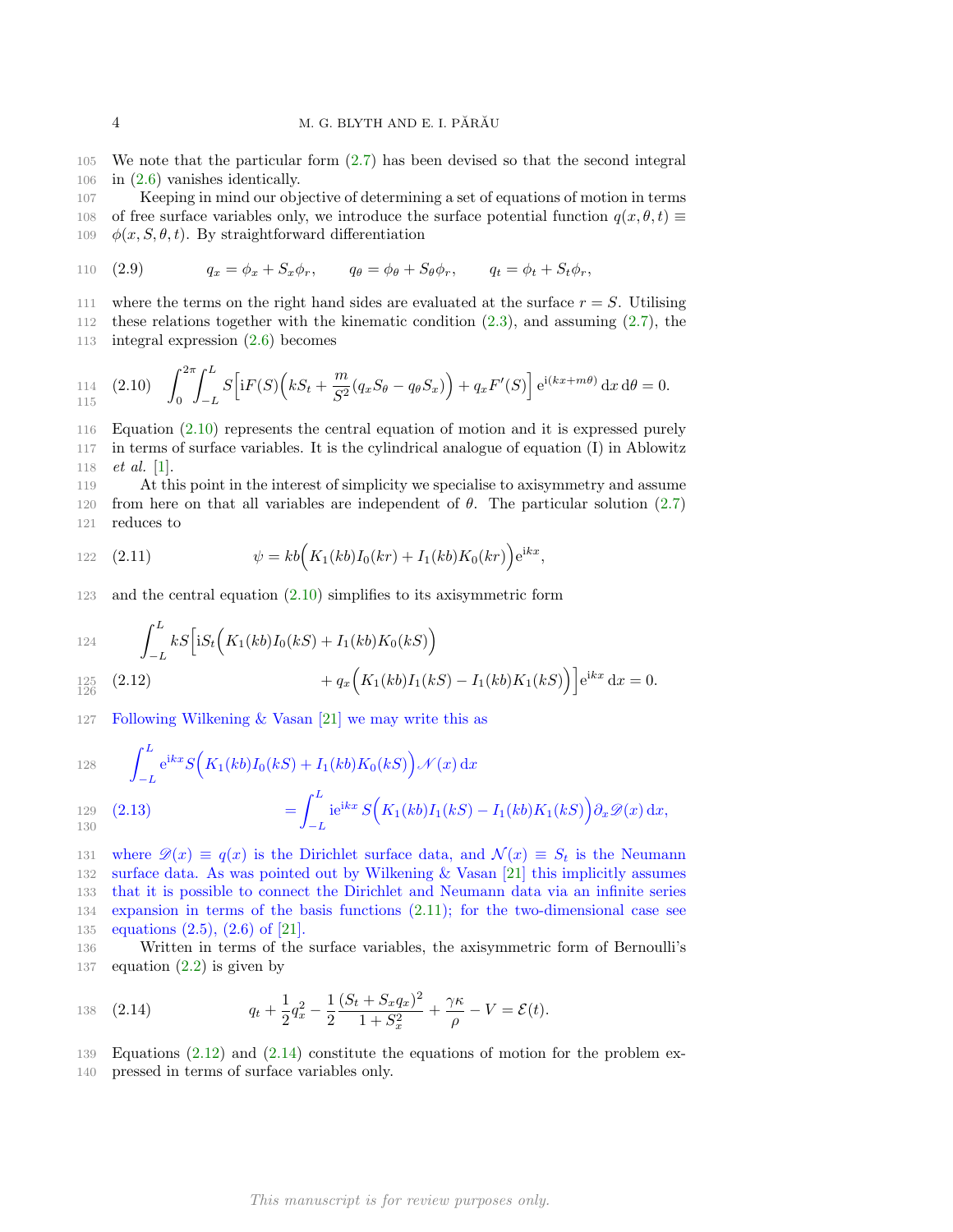141 2.1. Travelling-wave solutions. To compute travelling-wave solutions we in-142 troduce the change of variables  $(x, t) \mapsto (z, t)$ , where  $z = x - ct$  for constant wave 143 speed  $c > 0$ . In the new variables, the Bernoulli condition  $(2.14)$  becomes

<span id="page-4-0"></span>144 (2.15) 
$$
q_t - cq_z + \frac{1}{2}q_z^2 - \frac{1}{2}\frac{(S_t - cS_z + S_zq_z)^2}{1 + S_z^2} + \frac{\gamma \kappa}{\rho} - V = \mathcal{E}.
$$

145 Henceforth we seek only fixed-form travelling wave solutions in which case  $S_t = q_t = 0$ . Introducing the travelling-wave change of variables into [\(2.12\)](#page-3-2) we observe, as did De- coninck & Oliveras [\[8\]](#page-10-2) for two-dimensional flow, that the resulting form can be sim- plified further using integration by parts. First noting the relations (e.g. Abramowitz & Stegun [\[2\]](#page-10-15), p. 376)

150 (2.16) 
$$
\frac{1}{\xi} \frac{d}{d\xi} (\xi I_1(\xi)) = I_0(\xi), \qquad \frac{1}{\xi} \frac{d}{d\xi} (\xi K_1(\xi)) = -K_0(\xi),
$$

151 we integrate the first integral in  $(2.12)$  by parts to obtain

<span id="page-4-1"></span>
$$
152 \quad (2.17) \qquad \int_{-L}^{L} kS(q_z - c) \Big( K_1(kb)I_1(kS) - I_1(kb)K_1(kS) \Big) e^{ikz} dz = 0.
$$

154 Following Deconinck & Oliveras [\[8\]](#page-10-2), we view the Bernoulli condition [\(2.15\)](#page-4-0) as a 155 quadratic equation for  $q_z$ , solve accordingly, and insert the solution into [\(2.17\)](#page-4-1) to 156 obtain the final travelling-wave form

<span id="page-4-2"></span>
$$
{}_{157}^{157} (2.18) \int_{-L}^{L} kS \Big[ (1+S_z^2)(c^2-2\mathcal{F}) \Big]^{1/2} \Big( K_1(kb)I_1(kS) - I_1(kb)K_1(kS) \Big) e^{\mathrm{i}kz} \, \mathrm{d}z = 0,
$$

159 where

<span id="page-4-3"></span>160 (2.19) 
$$
\mathcal{F} \equiv \frac{\gamma \kappa}{\rho} - V - \mathcal{E}, \qquad \kappa = -\frac{S_{zz}}{(1 + S_z^2)^{3/2}} + \frac{1}{S(1 + S_z^2)^{1/2}}.
$$

161 We recall that  $k = n\pi/L$  with  $n = \pm 1, \pm 2, \cdots$ . Note that [\(2.18\)](#page-4-2) is trivially satisfied 162 when  $k = 0$ .

163 3. Travelling-waves on a ferrofluid column. Having established the basic 164 equations of motion for cylindrical geometry, we next demonstrate how the formula-165 tion can be applied to a particular case study. The flow domain  $\Omega$  is as described in 166 section [2,](#page-1-0) and is assumed to be filled with a ferrofluid which experiences a body force 167 when subjected to a magnetic field (e.g. Rosensweig [\[16\]](#page-10-9)). The region  $0 \le r \le b$  is 168 occupied by a metallic rod carrying an electric current  $I$  in the positive  $x$  direction. 169 Such a configuration has been realised in experiments (e.g. Bourdin *et al.* [\[7\]](#page-10-13)). The 170 current generates an azimuthal magnetic field  $\mathbf{H} = I\mathbf{e}_{\theta}/(2\pi r)$ . The magnetic body 171 force in the fluid is (e.g. Rosensweig [\[16\]](#page-10-9))

$$
\chi \mu_0 \mathbf{H} \cdot \nabla \mathbf{H} = -\frac{\mu_0 \chi I^2}{4\pi^2 r^3} \mathbf{e}_r,
$$

173 where  $\chi$  is the magnetic susceptibility of the ferrofluid and  $\mu_0 = 4\pi \times 10^{-7}$ Hm<sup>-1</sup> is 174 the magnetic permeability in a vacuum. The corresponding potential field associated 175 with this force is

176 (3.2) 
$$
V = \frac{\mu_0 \chi I^2}{8\pi^2 r^2}.
$$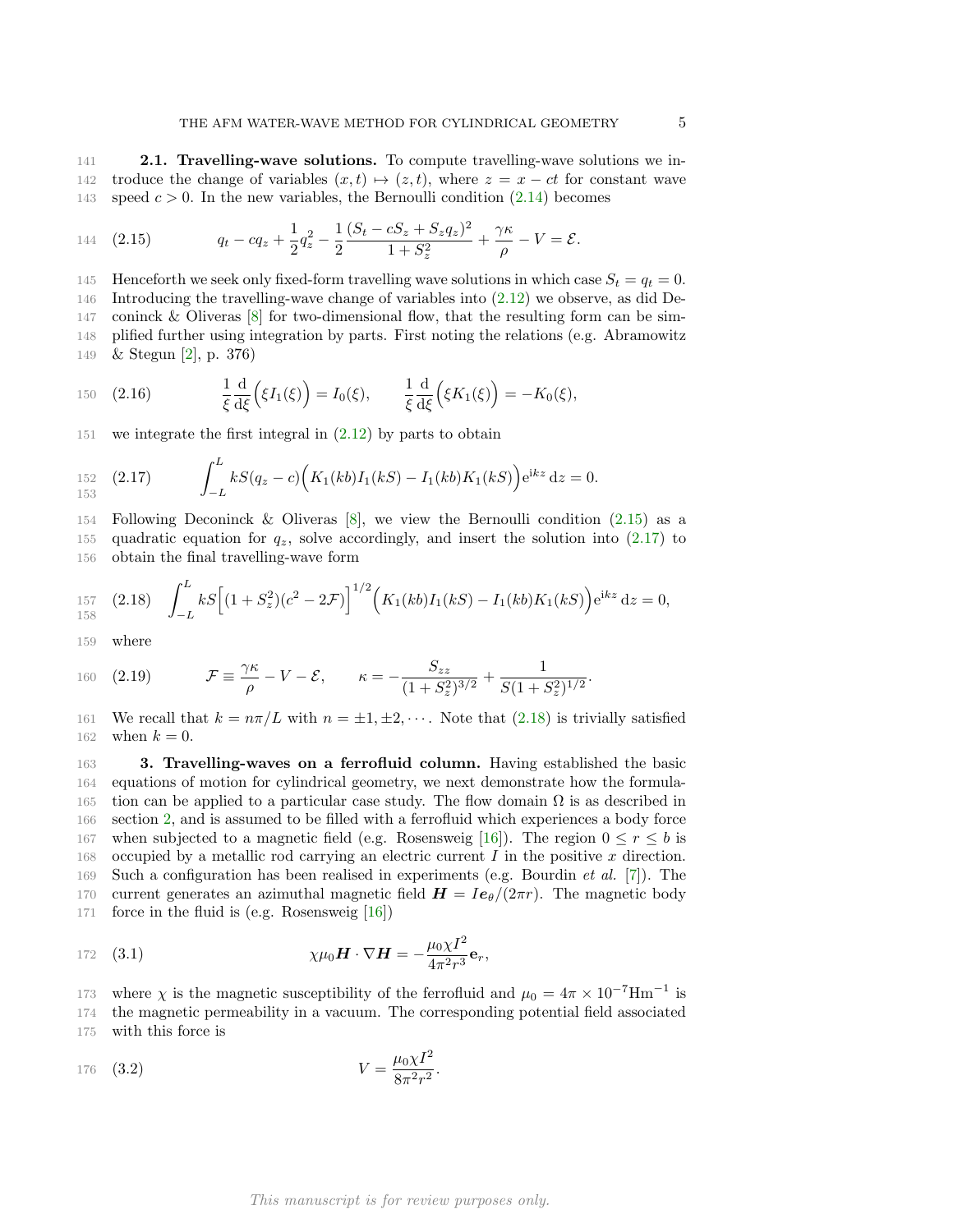The magnetic field stabilises the ferrofluid column against the well-known Rayleigh- Plateau instability (e.g. Drazin & Reid [\[11\]](#page-10-16)) so that, in the absence of surface distur-179 bances, it adopts an equilibrium configuration with  $S = a$ , for constant a. Henceforth 180 we nondimensionalise variables using a as the reference length scale and  $(a^3\rho/\gamma)^{1/2}$  as the reference time scale. Non-dimensionalising in this way reveals the importance of two dimensionless parameters, namely the dimensionless rod radius and the magnetic Bond number,

184 (3.3) 
$$
b^* = \frac{b}{a}, \qquad B = \frac{\mu_0 \chi I^2}{4\pi^2 \gamma a}.
$$

185 Henceforth we drop the asterisk on  $b^*$  for convenience.

186 In dimensionless form, the central equations [\(2.18\)](#page-4-2), [\(2.19\)](#page-4-3) become

187 (3.4) 
$$
\int_{-L}^{L} kS \left[ (1+S_z^2) \left( \frac{c^2}{2} - \frac{1}{S(1+S_z^2)^{1/2}} + \frac{S_{zz}}{(1+S_z^2)^{3/2}} + \frac{B}{2S^2} + \mathcal{E} \right) \right]^{1/2} \times \left( K_1(kb)I_1(kS) - I_1(kb)K_1(kS) \right) e^{ikz} dz = 0,
$$

$$
^{189}_{189}
$$

190 where c and S are now dimensionless

191 Blyth & Părău  $[6]$  computed fully nonlinear solitary wave solutions for this fer- rofluid system. Doak & Vanden-Broeck [\[10\]](#page-10-17) computed periodic waves and generalised solitary waves. In relating the results to be presented below with those found by Blyth & Parau (2014), we take the Bernoulli constant in [\(2.15\)](#page-4-0) to be

<span id="page-5-0"></span>195 (3.5) 
$$
\mathcal{E} = 1 - \frac{B}{2}.
$$

196 In making a correspondence between the present work and that of Blyth  $\&$  Părău [\[6\]](#page-10-14), 197 it is important to note that the transformation  $\phi_z \mapsto \phi_z - c$  is required to map from 198 the velocity potential used here to that adopted by BP (this explains the absence of 199 the term  $c^2/2$  seen on the right hand side of BP's [\(3.5\)](#page-5-0) with the choice made in (3.5) 200 for the Bernoulli constant).

201 Linearising [\(2.18\)](#page-4-2) it is straightforward to show that small amplitude waves with 202 wavenumber  $k_1 = \pi/L$  propagate on the surface of the ferrofluid column with speed 203  $c_0$  given by (see Arkhipenko & Barkov [\[3\]](#page-10-10); Blyth & Părău [\[6\]](#page-10-14))

<span id="page-5-3"></span>204 (3.6) 
$$
c_0^2 = \frac{1}{k_1} \left( \frac{I_1(k_1)K_1(k_1b) - I_1(k_1b)K_1(k_1)}{I_1(k_1b)K_0(k_1) + I_0(k_1)K_1(k_1b)} \right) (k_1^2 - 1 + B).
$$

<span id="page-5-2"></span>**3.1. Numerical method.** In practice we solve for free surface profiles  $S(z)$  that satisfy [\(2.18\)](#page-4-2) using a numerical method. The form [\(2.18\)](#page-4-2) has been derived assuming periodicity with period L. Accordingly we seek periodic travelling-wave solutions as a Fourier expansion. With a view to numerical implementation we write

<span id="page-5-1"></span>
$$
S(z) \approx S_N = \sum_{n=-N}^{N} a_n e^{in\pi z/L}
$$

 $210$  for some specified level of truncation  $N$ , where the constant generally complex coeffi-

211 cients  $a_n$  are to be found. Note that since  $S(z)$  is real, we must have that  $a_n = a_{-n}^*$ . 212 For a wave that is even about  $z = 0$  the coefficients  $a_n$  are real and in this case we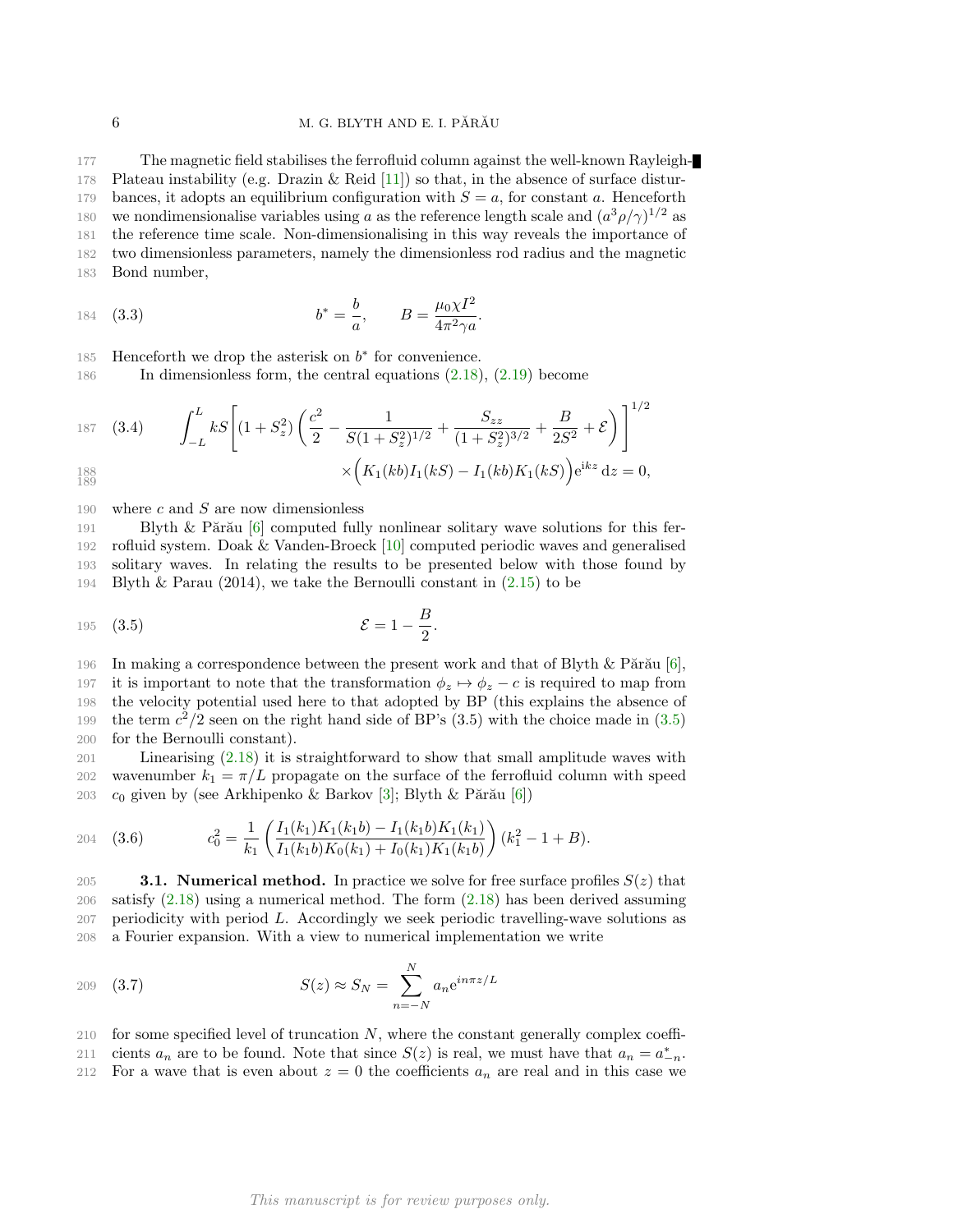<span id="page-6-0"></span>

FIG. 2. A solution branch for periodic waves of period  $2L = 2\pi$  when  $B = 1.5$  and  $b = 0.1$ : (a) the infinity norm  $||S - 1||_{\infty}$  against the wave speed c. The symbols correspond to  $||S - 1||_{\infty} = 0.107$  $(a_2 = 0.05)$  [light red  $\triangle$ ], 0.296  $(a_2 = 0.12)$  [blue  $\bigcirc$ ] and 0.479  $(a_2 = 0.16)$  [dark red  $\Box$ ]; (b) the wave profiles corresponding to the symbols on the branch in (a); (c) the Cauchy error  $E_N = ||S_N - S_{N-2}||_2$ at the symbols in (a); (d) the condition number  $\sigma(J)$  against N for each symbol in (a).

213 may replace  $\exp(ikz)$  with cos kz to given an entirely real expression in [\(2.18\)](#page-4-2). All of 214 the waves to be presented below possess this symmetry.

215 Substituting [\(3.7\)](#page-5-1) into [\(2.18\)](#page-4-2) we approximate the resulting integral using the pe-216 riodic trapezium rule over a grid of equally-spaced points in the interval  $[-L, L - h]$ 217 with  $h = 2L/(2N + 1)$ . We note that the periodic trapezium rule delivers exponen-218 tial accuracy as is discussed by Trefethen & Weideman [\[17\]](#page-10-18). Derivatives of S are 219 computed spectrally by taking a fast Fourier transform; products of derivatives are 220 computed in real space. We use the zero-padding technique to mitigate against alias-221 ing error. Setting  $k = n\pi/L$  we pick n from each value in the discrete set  $\{1, \ldots, N/2\}$ 222 to obtain 2N algebraic equations for the  $2N + 2$  unknowns comprising the  $2N + 1$ 223 Fourier coefficients  $a_n$  and c. A further condition comes from fixing the mean radius 224 of the ferrofluid column so that  $a_0 = 1$ . One more equation is needed, and in practice 225 we enforced a non-zero value of the second Fourier coefficient  $a_2$  to ensure a wave of 226 non-zero amplitude. This yields a set of  $2N + 2$  algebraic equations for the  $2N + 2$  $227$  unknowns which is solved using Newton's method for which the Jacobian  $J$  is com-228 puted numerically. All of the computations, including the calculation of the modified 229 Bessel functions, were done in Matlab. To attempt to maintain a well-scaled Jacobian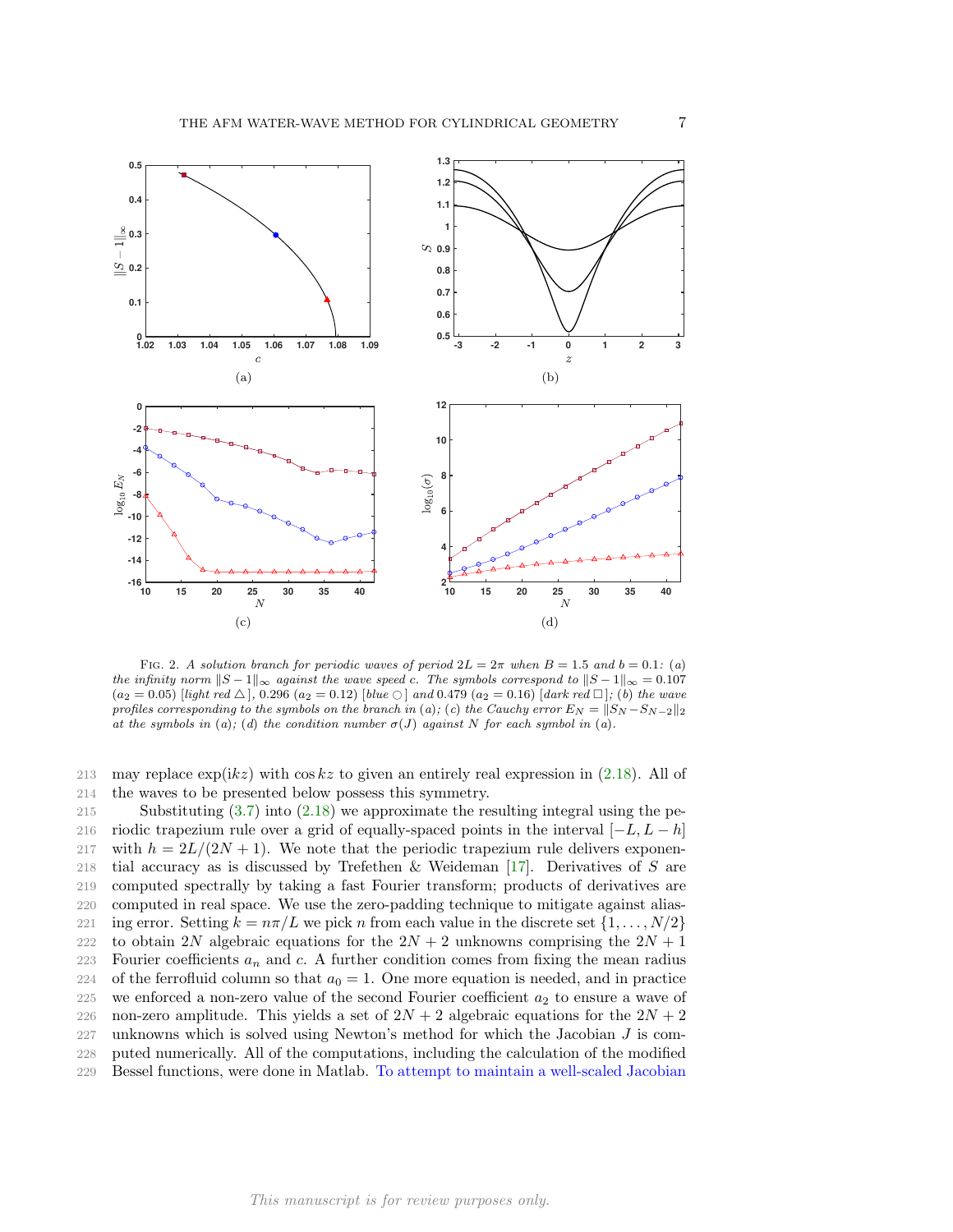J we divided the integrand in [\(2.18\)](#page-4-2) by its maximum value over one period. Further discussion on this point can be found below.

 As a test of our numerical procedure we repeated the two-dimensional calculations of Deconinck & Oliveras [\[8\]](#page-10-2) using a modified form of our own code. Tests on the accuracy of the results in axisymmetry will be discussed in the next section. We also successfully recomputed some of the solitary wave solutions presented by Blyth & 236 Părău [\[6\]](#page-10-14).

237 3.2. Results. In keeping with our intention to demonstrate the efficacy of the AFM method for axisymmetric geometry, in the following two subsections we outline its capability for computing nonlinear periodic waves and solitary waves on a ferrofluid column. We note that nonlinear solutions for both periodic and solitary waves have 241 been studied in detail elsewhere (see Doak & Vanden-Broeck [\[10\]](#page-10-17) and Blyth & Părău [\[6\]](#page-10-14)) using finite-difference methods.

<span id="page-7-0"></span> 3.2.1. Periodic waves. We may compute periodic waves using the numerical method described in section [3.1.](#page-5-2) In practice we latch onto a periodic solution branch by first computing a small amplitude wave using [\(3.6\)](#page-5-3) to provide an initial guess for 246 c (for chosen wavelength  $L$ ) to be used in Newton's method.

 Figure [2](#page-6-0) shows a sample set of calculations for the branch of periodic waves of 248 half-period  $L = \pi$  for the case  $B = 1.5$ ,  $b = 0.1$ . Panel (a) shows the solution 249 branch characterised by the infinity norm  $||S - 1||_{\infty}$  that bifurcates from the linear 250 wave speed  $c_* = 1.079$ . Evidently the wave speed decreases along the branch so 251 that  $c < c_*$  for the nonlinear waves. Typical wave profiles along the branch are shown in panel (b). Numerical difficulties prevent continuation along the branch to smaller wave speeds than those shown in the figure. Ultimately we expect the waves to pinch together in the trough region to form trapped bubbles (see Doak & Vanden-Broeck [\[10\]](#page-10-17)), similar to those seen in two-dimensional capillary and capillary-256 gravity waves. Since it is restricted to functions  $S(z)$  which are single-valued in z it is not possible to capture such solutions with the present formulation. However as was pointed out by Wilkening & Vasan [\[21\]](#page-10-7) for two-dimensional problems, the AFM method suffers from some ill-conditioning which appears to be the primary obstacle which frustrates continuation to larger amplitude. In particular the issue is connected with the possibility of identifying an infinite series representation for the Dirichlet and 262 Neumann data in [\(2.13\)](#page-3-4). In panel (c) we show the  $L_2$ -norm  $E_N = ||S_N - S_{N-2}||_2$  for increasing truncation level N. While Cauchy convergence is demonstrated for 264 the smallest amplitude wave shown (i.e. for  $a_2 = 0.05$ ) down to machine accuracy using double precision arithmetic, the same convergence cannot be achieved for the 266 larger amplitude waves. The condition number  $\sigma(J)$  of the Jacobian matrix J at the 267 converged solution is plotted versus the truncation level N in panel (d) of figure [2,](#page-6-0) and it appears to be growing exponentially for the larger amplitude waves. Wilkening & Vasan [\[21\]](#page-10-7) noted how to overcome this issue via a regularisation technique but we have not attempted to follow this here.

 Figure [3\(](#page-8-0)a) shows another example of a nonlinear periodic wave computed using 272 the present method for the shorter domain  $2L = \pi$  for  $B = 30$  and  $b = 0.1$ . When 273 the magnetic Bond number B exceeds a critical value  $B_2(b)$  which depends on the 274 rod radius, the dispersion curve for small amplitude periodic waves  $c_0(k)$  versus k 275 has a minimum (Blyth & Părău  $[6]$  – see their figure 1a). This raises the prospect of small amplitude periodic waves with two or more resonant wavenumbers for the same wave speed; this is the well-known phenomenon of Wilton ripples (e.g. Vanden-Broeck [\[18\]](#page-10-19)). Solutions of this type can also be captured using the current method (we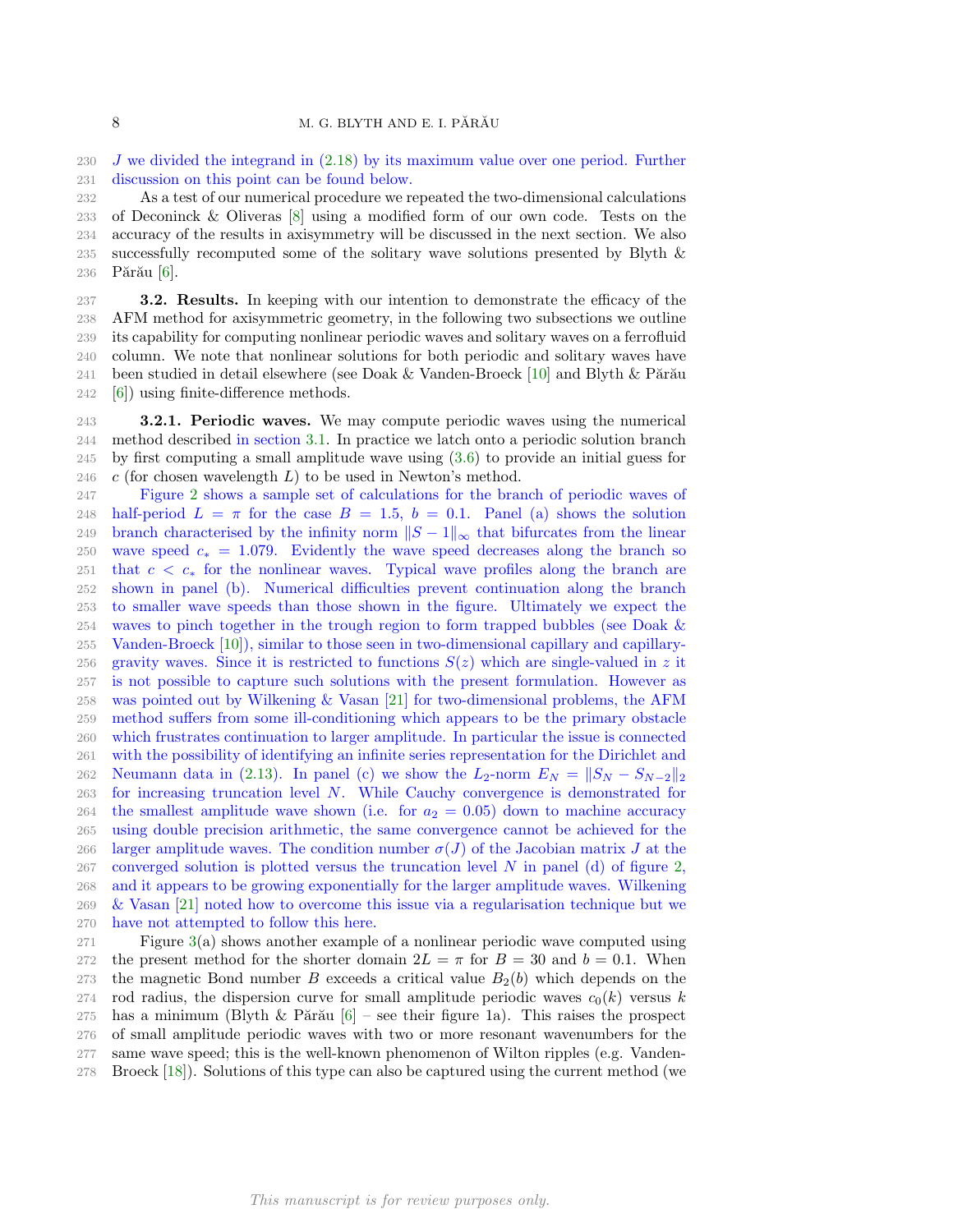<span id="page-8-0"></span>

FIG. 3. (a) Periodic wave for  $B = 30$  and  $b = 0.1$  with  $2L = \pi$  and  $c = 3.301$ . (b) A periodic waves with Wilton ripples for  $B = 30$  and  $b = 0.1$  and  $c = 3.097$  with  $2L = 2.061 = 2\pi/k_1$  (with  $k_1 = 3.2375$ .

279 note that Doak & Vanden-Broeck [\[10\]](#page-10-17) have recently computed solutions with Wilton 280 ripples on a ferrofluid jet using a finite difference approach). In figure [3\(](#page-8-0)b) we show 281 an example of such a solution for  $b = 0.1$  and  $B = 30 > B<sub>2</sub>(0.1) \approx 9$  with a 1:2 282 resonance meaning that linear waves with wavenumbers  $k_1$  and  $2k_1$  exist for the same 283 wave speed c. Using the the linear theory result  $(3.6)$  we find that this occurs when  $284$   $k_1 = 3.2375$  and  $c = 3.173$ . The solution shown in figure [3\(](#page-8-0)b) lies on the solution 285 branch which bifurcates from this point and is shown for the wave speed  $c = 3.097$ .

286 3.2.2. Solitary waves. Solitary wave solutions have previously been computed 287 by Rannacher & Engel [\[15\]](#page-10-12) using a weakly-nonlinear KdV model and by Blyth & 288 Părău  $\left| 6 \right|$  for the fully nonlinear system. The latter authors noted that solitary waves 289 solutions arise as bifurcations from the small amplitude periodic wave solution or 290 as nonlinear bifurcations starting at finite amplitude. The character of the possible 291 solitary wave solutions depends on the value of B. Indeed Blyth & Părău  $[6]$  showed 292 that elevation solitary waves (with  $S(0) > 1$ ) are possible in the ranges  $1 < B < 2$ 293 and  $B > B_2(b)$ , where the threshold value  $B_2(b)$  has a closed form expression and is 294 such that  $B_2 \to 9$  as  $b \to 0$ . Depression solitary wave solutions (with  $S(0) < 1$ ) are 295 found for all  $B > 1$ .

296 We may compute solitary waves using the AFM method as follows: first we follow 297 the branch of periodic waves emanating from small amplitude where the wave speed 298 c satisfies  $(3.6)$ ; having identified a wave of some amplitude, we extend the domain 299 L by continuation to an appropriately large value; finally, noting that our numerical 300 procedure fixes the mean level of  $S(z)$  so that in general we have attained a solitary 301 wave with  $S(\pm \infty) \neq 1$ , we elevate the far-field level by continuation until  $S(\pm \infty) = 1$ .  $302$  Figure [4\(](#page-9-0)a) shows an elevation solitary wave computed in this way for  $B = 1.25$  and  $303 \text{ } b = 0.1$ . An example of a depression solitary wave is shown in figure [4\(](#page-9-0)b). Also shown 304 on the same graph, and barely distinguishable from the present solution, is the same 305 wave computed using the finite difference approach of Blyth  $\&$  Părău [\[6\]](#page-10-14) (see their 306 figure 5a).

307 As was noted in section [3.2.1](#page-7-0) when  $B > B<sub>2</sub>(b)$  the linear dispersion curve has  $308$  a minimum. As demonstrated by Groves & Nilsson [\[12\]](#page-10-20) the nonlinear Schrödinger 309 equation is a good approximation in the vicinity of this minimum and this equation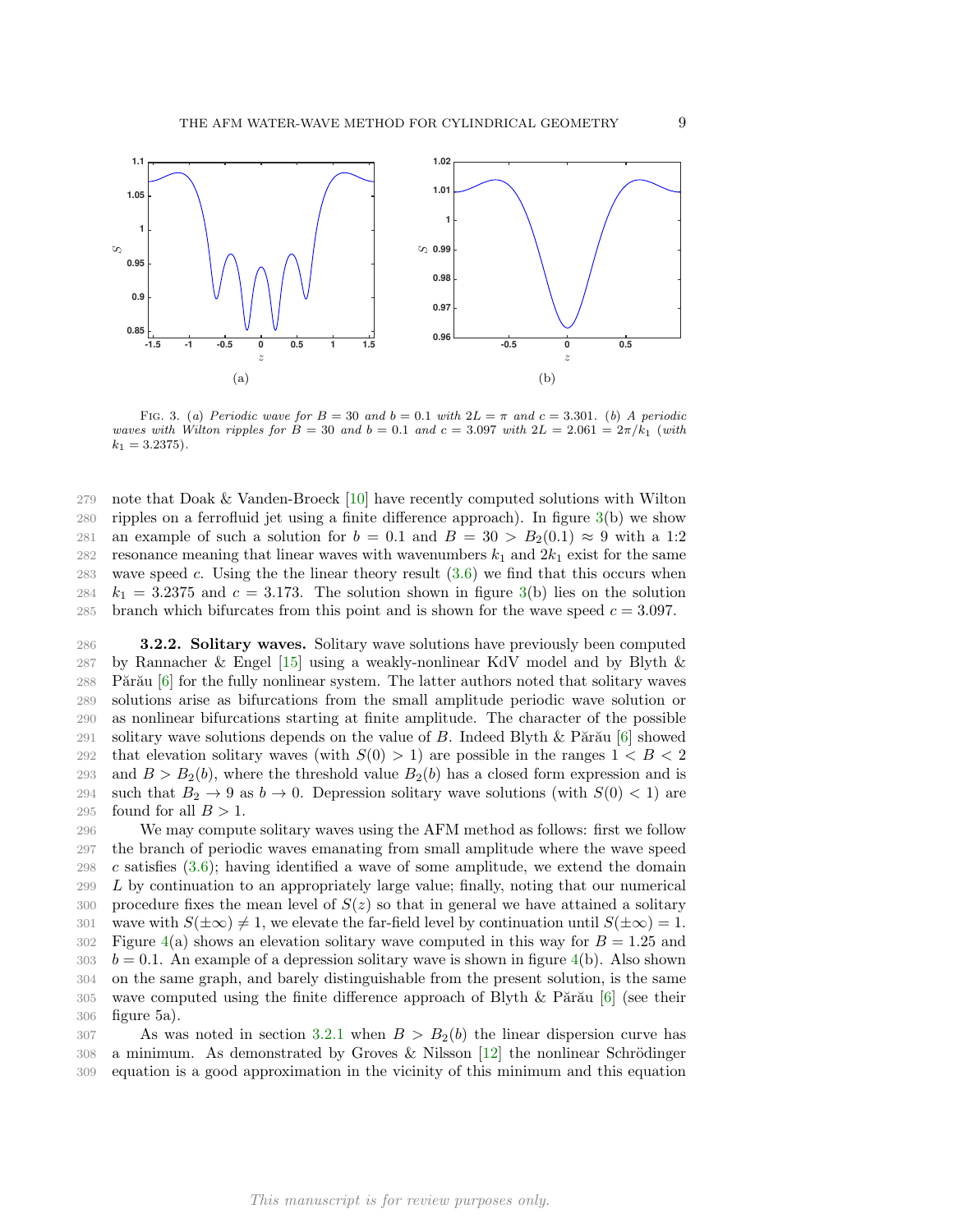<span id="page-9-0"></span>

FIG. 4. (a) Elevation solitary wave solution for  $B = 1.25$  and  $b = 0.1$ , and (b) Depression solitary wave for  $B = 4$  and  $b = 0.1$ . In both panels the solid line is the result computed using the present method, and the broken line is the solution of Blyth  $\mathcal B$  Părău [\[6\]](#page-10-14) shown in their figure 5a (for panel a) and their figure 6 (for panel b).

<span id="page-9-1"></span>

FIG. 5. Depression solitary waves (with  $S(0) < 1$ ) on a branch bifurcation from the minimum of the linear dispersion curve for  $B = 30$  and  $b = 0.1$ . (a)  $c = 2.918$  and (b)  $c = 3.085$ .

310 has both elevation and depression solitary waves. Fully nonlinear solutions of both 311 of these types were computed by Blyth & Părău  $[6]$ . Examples of depression waves 312 of this type computed using the present AFM method are shown in figure [5.](#page-9-1) In 313 particular the wave in panel (a) is a reproduction using the current method of that 314 shown in figure 9(a) of Blyth & Părău  $[6]$ .

 4. Summary. We have developed an AFM (Ablowitz-Fokas-Musslimani) water- wave method for cylindrical geometry, and have demonstrated the use of the method for computing fully nonlinear travelling-waves on a ferrofluid column which has been stabilised by an azimuthal magnetic field. Previous studies have used finite-difference methods based on a hodograph-type approach which simplifies the domain geometry but which requires the solution of a nonlinear equation for the velocity potential. A significant drawback of such methods is that they require the discretisation of the entire fluid domain. In contrast the AFM method is formulated with reference to variables evaluated at the free surface only. While the finite-difference approach